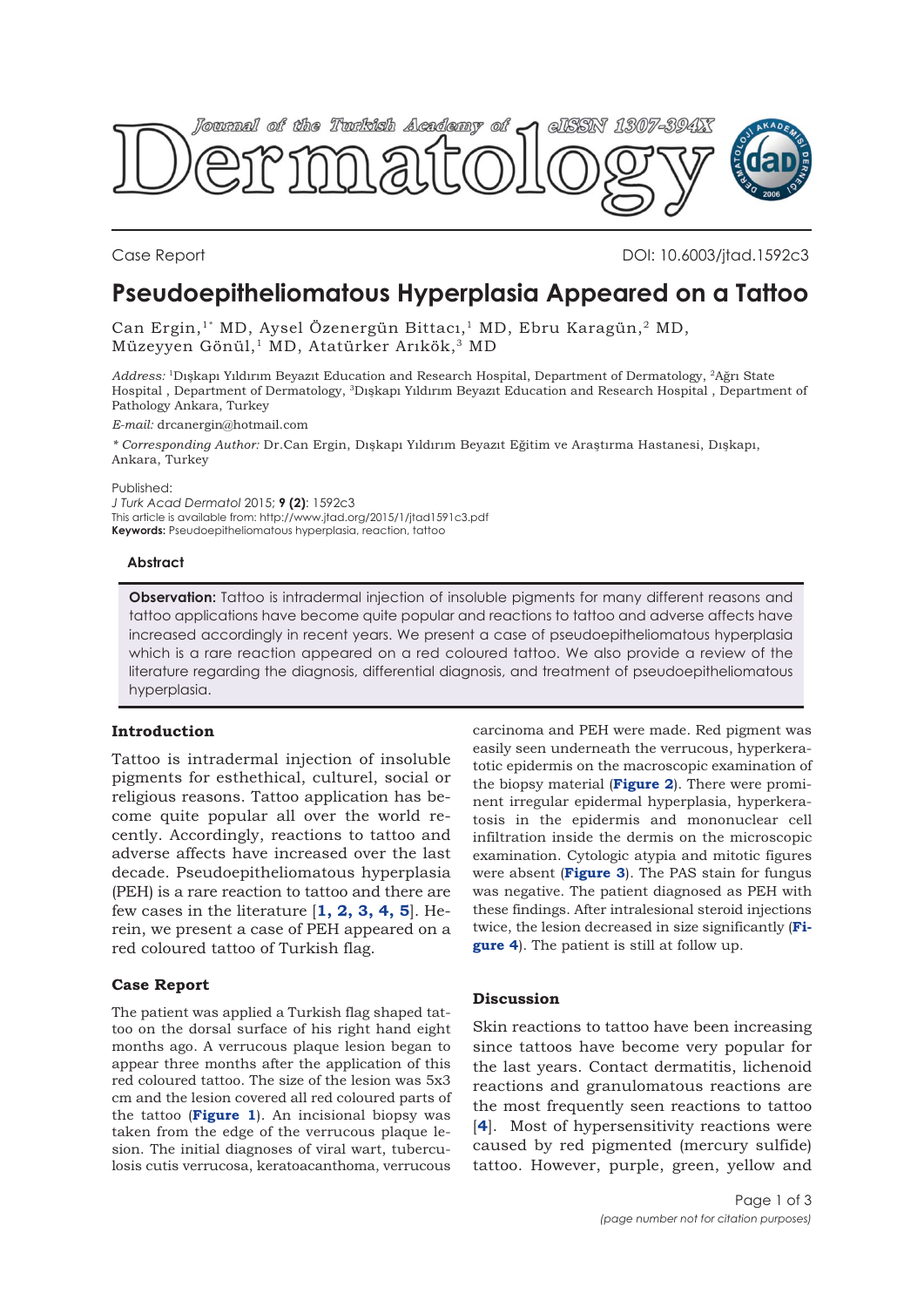#### <span id="page-1-0"></span>*J Turk Acad Dermato*l 2015; **9 (2)**: 1592c3. http://www.jtad.org/2015/2/jtad1592c3.pdf



**Figure 1.** Hyperkeratotic plaque lesion on the tattoo



**Figure 2.** Macroscopic appearance of insicional biopsy material



**Figure 3.** Irregular epidermal hyperplasia, hyperkeratosis in the epidermis and mononuclear cell infiltration inside the dermis (H&Ex100)

black pigmented tattoos may result in allergic rections less frequently [**4**].

Lichenoid reaction is the most common delayed-type allergic reaction to tattoos [**[2](#page-2-0)**]. Besides, sarcoidosis, pseudolymphoma and morphea like lesions may be seen due to tattoo [**4**]. There are only seven cases of pseudoepitheliomatous hyperplasia appeared on tattoos in the literature [**[1, 2,](#page-2-0) [3,](#page-2-0) 4, 5**].

Pseudoepitheliomatous hyperplasia (PEH) is reactive hyperplasia of epidermis and adnexal epithelium and a benign condition as well [**[6](#page-2-0)**]. PEH may occur as a result of numerous reasons such as chronic irritation, trauma, cryotherapy, chronic lymphedema, protosoal enfestations, viral, bacterial and fungal infections. There are also PEH cases associated with spitz nevus, melanoma, granuler cell tumour and T cell lymphoma [**4**]. Rarely, PEH



**Figure 4.** Appearance of the lesion after intralesional steroid injections

can develop on tattoos and most of these cases came out on red pigmented tattoos. There are cases of keratoacanthoma and squamous cell carcinoma developed on tattoo reported and clinically they may resemble to PEH [**[7, 8](#page-2-0)**]. Because of that, it is important to distinguish PEH from keratoacanthoma and squamous cell carcinoma histopathologically. The clues that favour PEH are irregular acanthosis involving the epidermis, absence of atypia and sparsity of mitosis [**[2,](#page-2-0) [4](#page-2-0)**]. Our case met all these criteria.

Topical steroids, intralesional steroid injection, topical 5-FU, cryotherapy, surgical excision, ablative laser applications and photodynamic light are the therapeutic options for the treatment of PEH [**[9](#page-2-0)**]. We treated our patient with intralesional steroid injections and had a good response.